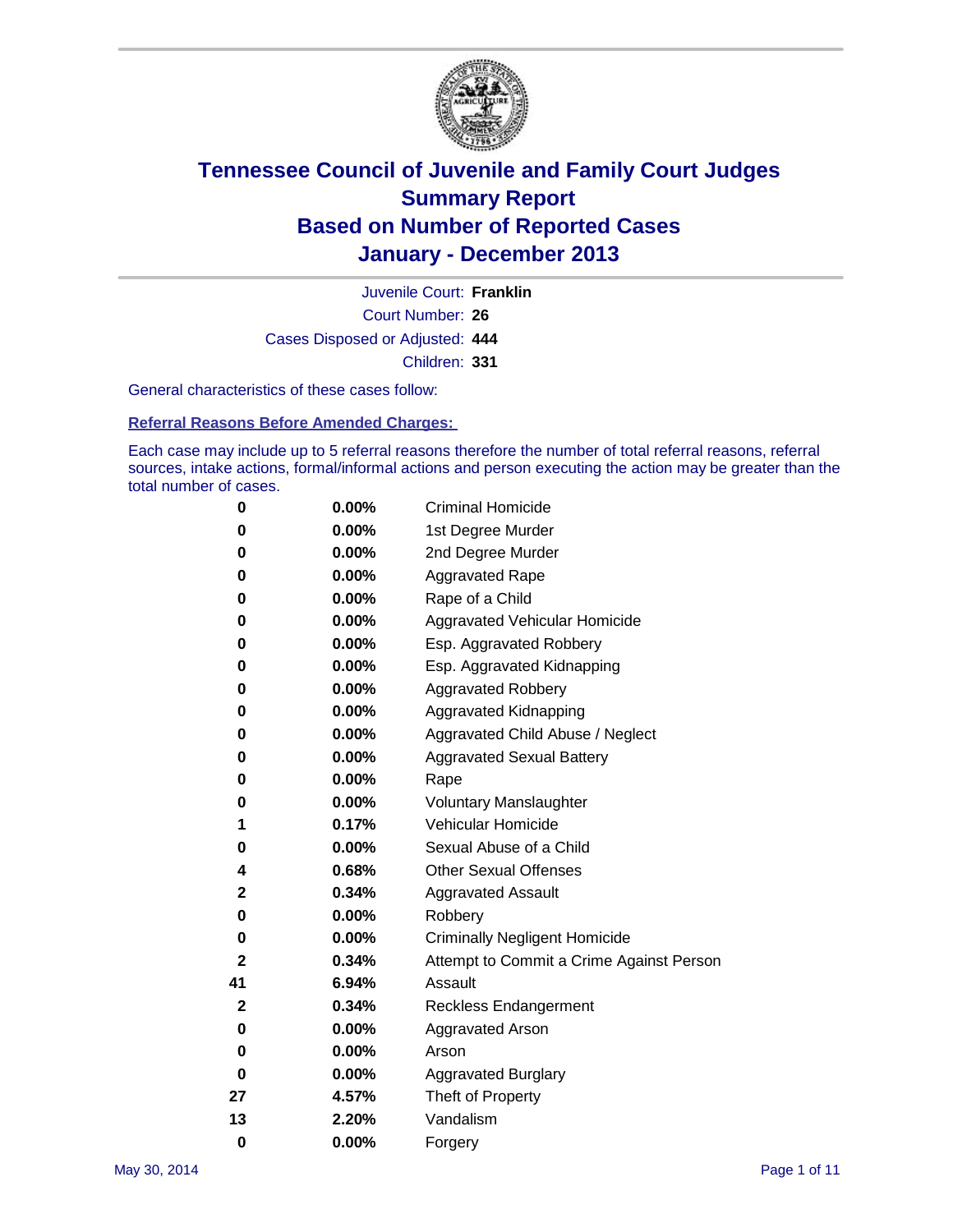

Court Number: **26** Juvenile Court: **Franklin** Cases Disposed or Adjusted: **444** Children: **331**

#### **Referral Reasons Before Amended Charges:**

Each case may include up to 5 referral reasons therefore the number of total referral reasons, referral sources, intake actions, formal/informal actions and person executing the action may be greater than the total number of cases.

| 0        | 0.00%    | <b>Worthless Checks</b>                                     |
|----------|----------|-------------------------------------------------------------|
| 0        | 0.00%    | Illegal Possession / Fraudulent Use of Credit / Debit Cards |
| 7        | 1.18%    | <b>Burglary</b>                                             |
| 3        | 0.51%    | Unauthorized Use of a Vehicle                               |
| 0        | 0.00%    | <b>Cruelty to Animals</b>                                   |
| $\bf{0}$ | 0.00%    | Sale of Controlled Substances                               |
| 10       | 1.69%    | <b>Other Drug Offenses</b>                                  |
| 21       | 3.55%    | Possession of Controlled Substances                         |
| 0        | 0.00%    | <b>Criminal Attempt</b>                                     |
| 1        | 0.17%    | Carrying Weapons on School Property                         |
| 4        | 0.68%    | Unlawful Carrying / Possession of a Weapon                  |
| 1        | 0.17%    | <b>Evading Arrest</b>                                       |
| 0        | 0.00%    | Escape                                                      |
| 4        | 0.68%    | Driving Under Influence (DUI)                               |
| 18       | 3.05%    | Possession / Consumption of Alcohol                         |
| 4        | 0.68%    | Resisting Stop, Frisk, Halt, Arrest or Search               |
| 0        | 0.00%    | <b>Aggravated Criminal Trespass</b>                         |
| 13       | 2.20%    | Harassment                                                  |
| $\bf{0}$ | 0.00%    | Failure to Appear                                           |
| 3        | 0.51%    | Filing a False Police Report                                |
| 1        | 0.17%    | Criminal Impersonation                                      |
| 33       | 5.58%    | <b>Disorderly Conduct</b>                                   |
| 4        | 0.68%    | <b>Criminal Trespass</b>                                    |
| 1        | 0.17%    | <b>Public Intoxication</b>                                  |
| 0        | 0.00%    | Gambling                                                    |
| 138      | 23.35%   | Traffic                                                     |
| $\bf{0}$ | $0.00\%$ | <b>Local Ordinances</b>                                     |
| 5        | 0.85%    | Violation of Wildlife Regulations                           |
| 1        | 0.17%    | Contempt of Court                                           |
| 41       | 6.94%    | Violation of Probation                                      |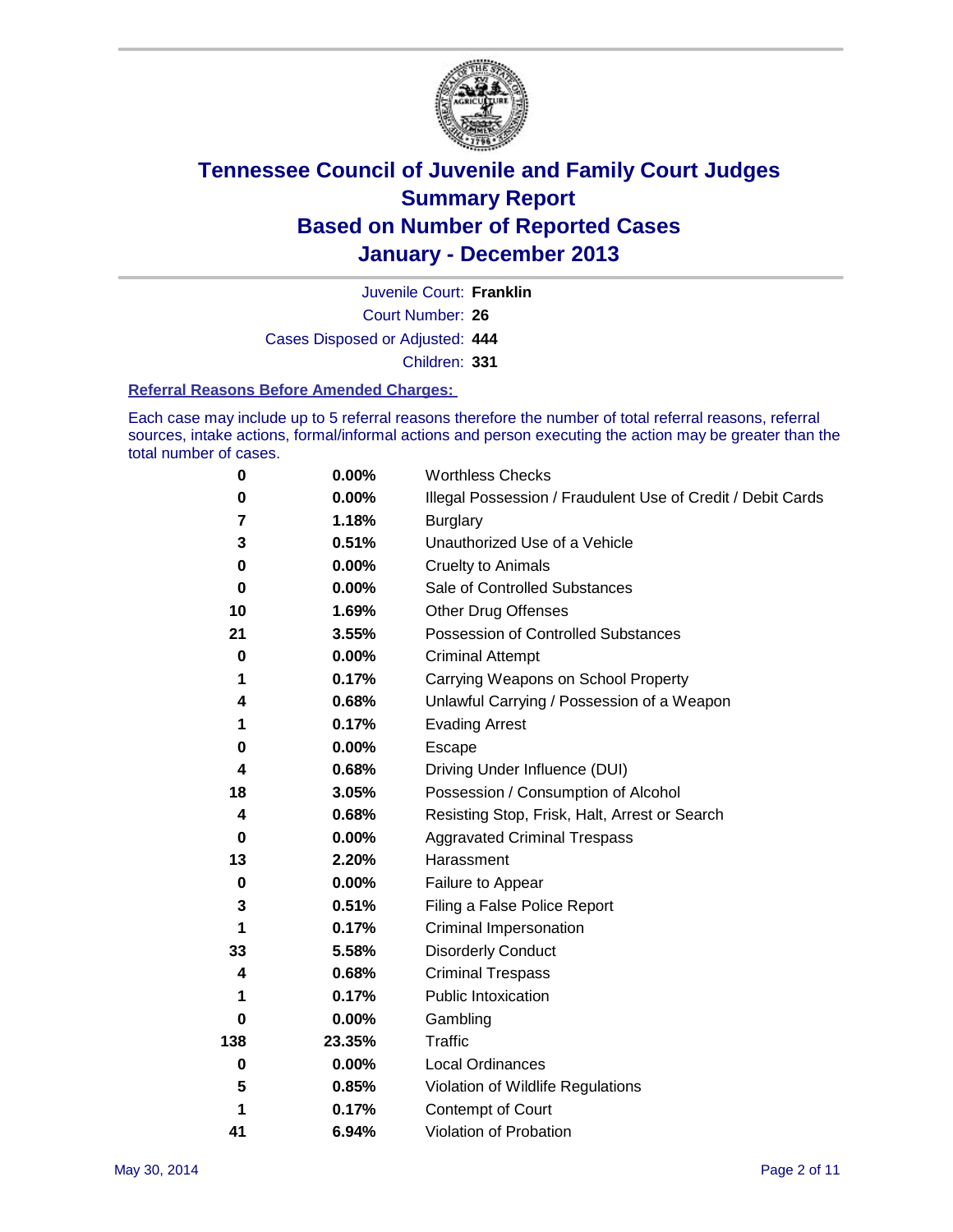

Court Number: **26** Juvenile Court: **Franklin** Cases Disposed or Adjusted: **444** Children: **331**

#### **Referral Reasons Before Amended Charges:**

Each case may include up to 5 referral reasons therefore the number of total referral reasons, referral sources, intake actions, formal/informal actions and person executing the action may be greater than the total number of cases.

| $\bf{0}$ | $0.00\%$ | Violation of Aftercare                |
|----------|----------|---------------------------------------|
| 41       | 6.94%    | Unruly Behavior                       |
| 87       | 14.72%   | Truancy                               |
| 5        | 0.85%    | In-State Runaway                      |
| 0        | 0.00%    | Out-of-State Runaway                  |
| 24       | 4.06%    | Possession of Tobacco Products        |
| 0        | 0.00%    | Violation of a Valid Court Order      |
| 22       | 3.72%    | <b>Violation of Curfew</b>            |
| 0        | 0.00%    | <b>Sexually Abused Child</b>          |
| 0        | 0.00%    | <b>Physically Abused Child</b>        |
| 0        | 0.00%    | Dependency / Neglect                  |
| 0        | 0.00%    | <b>Termination of Parental Rights</b> |
| 0        | 0.00%    | Violation of Pretrial Diversion       |
| 0        | 0.00%    | Violation of Informal Adjustment      |
| 0        | 0.00%    | <b>Judicial Review</b>                |
| 0        | 0.00%    | <b>Administrative Review</b>          |
| 0        | 0.00%    | <b>Foster Care Review</b>             |
| 0        | 0.00%    | Custody                               |
| 0        | 0.00%    | Visitation                            |
| 0        | 0.00%    | Paternity / Legitimation              |
| 0        | 0.00%    | <b>Child Support</b>                  |
| $\bf{0}$ | 0.00%    | <b>Request for Medical Treatment</b>  |
| 0        | 0.00%    | <b>Consent to Marry</b>               |
| 7        | 1.18%    | Other                                 |
| 591      | 100.00%  | <b>Total Referrals</b>                |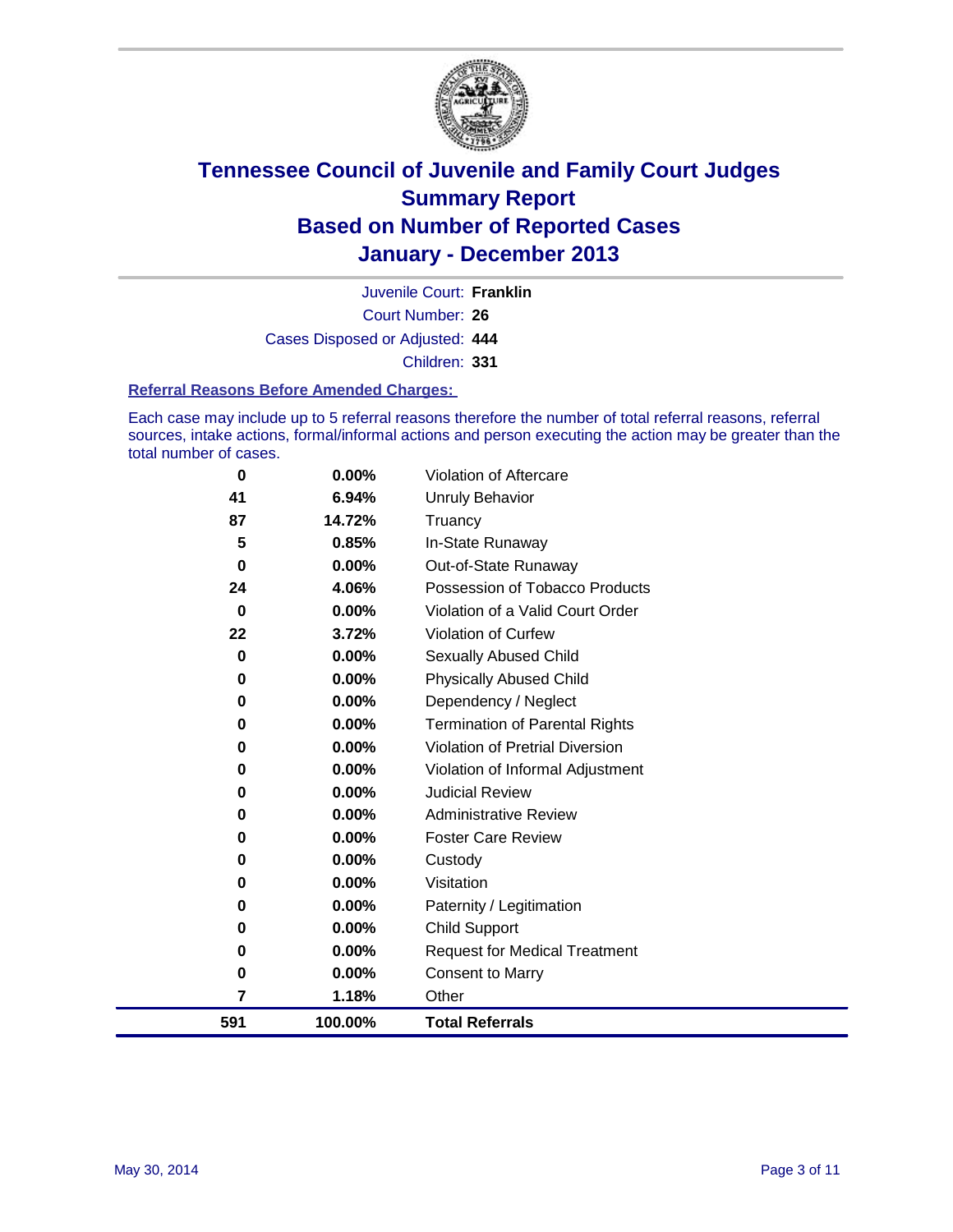

|                            |                                 | Juvenile Court: Franklin          |  |
|----------------------------|---------------------------------|-----------------------------------|--|
|                            |                                 | Court Number: 26                  |  |
|                            | Cases Disposed or Adjusted: 444 |                                   |  |
|                            |                                 | Children: 331                     |  |
| <b>Referral Sources: 1</b> |                                 |                                   |  |
| 399                        | 67.51%                          | Law Enforcement                   |  |
| 41                         | 6.94%                           | Parents                           |  |
| 3                          | 0.51%                           | <b>Relatives</b>                  |  |
| $\bf{0}$                   | $0.00\%$                        | Self                              |  |
| 100                        | 16.92%                          | School                            |  |
| $\bf{0}$                   | $0.00\%$                        | <b>CSA</b>                        |  |
| 24                         | 4.06%                           | <b>DCS</b>                        |  |
| $\bf{0}$                   | $0.00\%$                        | <b>Other State Department</b>     |  |
| 0                          | $0.00\%$                        | <b>District Attorney's Office</b> |  |
| 15                         | 2.54%                           | <b>Court Staff</b>                |  |
| 0                          | $0.00\%$                        | Social Agency                     |  |
| 1                          | 0.17%                           | <b>Other Court</b>                |  |
| 8                          | 1.35%                           | Victim                            |  |
| 0                          | 0.00%                           | Child & Parent                    |  |
| 0                          | 0.00%                           | Hospital                          |  |
| 0                          | $0.00\%$                        | Unknown                           |  |
| 0                          | 0.00%                           | Other                             |  |
| 591                        | 100.00%                         | <b>Total Referral Sources</b>     |  |

### **Age of Child at Referral: 2**

| 0   | $0.00\%$ | <b>Unknown</b>     |  |
|-----|----------|--------------------|--|
| 0   | 0.00%    | Ages 19 and Over   |  |
| 107 | 32.33%   | Ages 17 through 18 |  |
| 126 | 38.07%   | Ages 15 through 16 |  |
| 56  | 16.92%   | Ages 13 through 14 |  |
| 30  | 9.06%    | Ages 11 through 12 |  |
| 12  | 3.63%    | Ages 10 and Under  |  |
|     |          |                    |  |

<sup>1</sup> If different than number of Referral Reasons (591), verify accuracy of your court's data.

<sup>2</sup> One child could be counted in multiple categories, verify accuracy of your court's data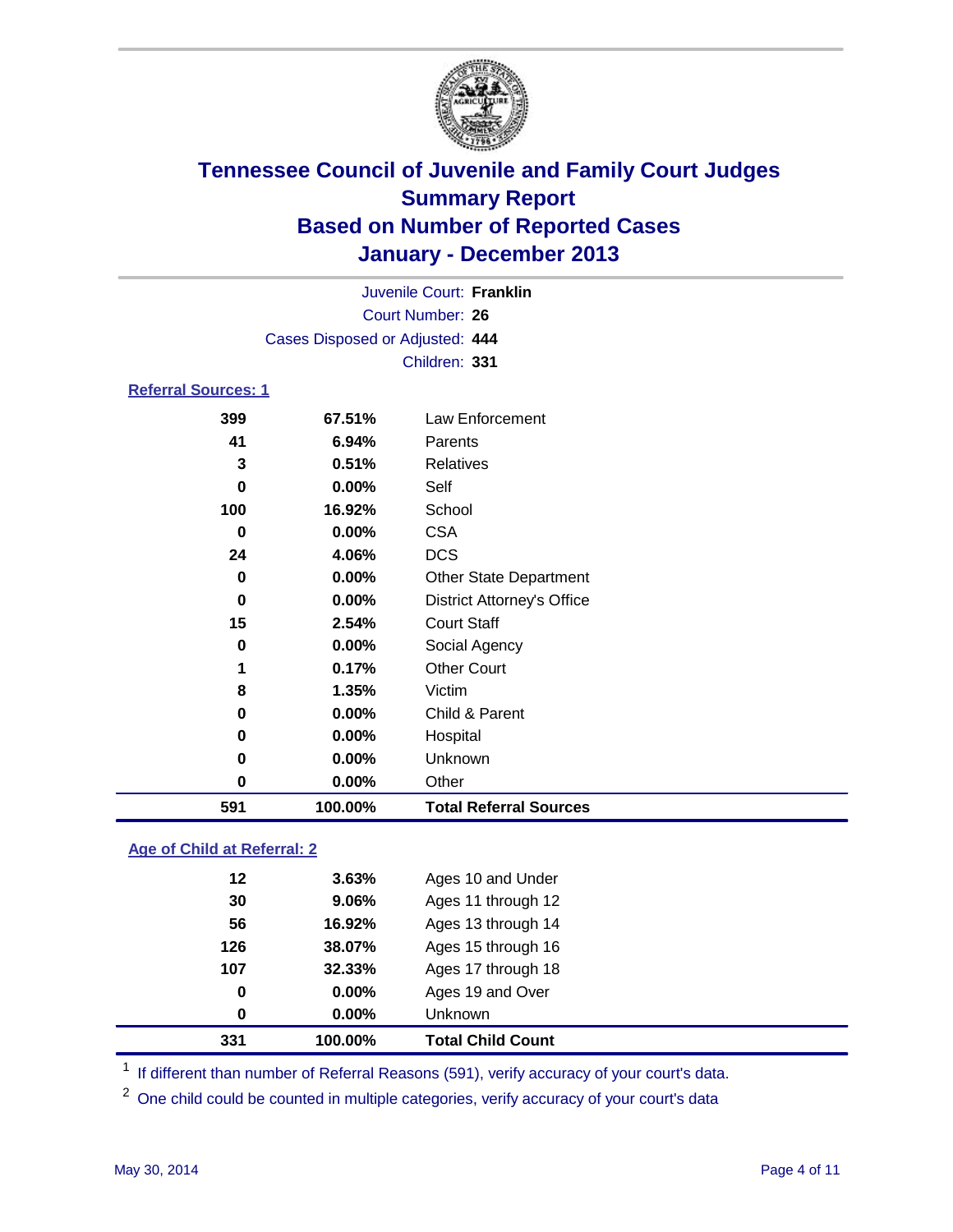

|                                         |                                 | Juvenile Court: Franklin |
|-----------------------------------------|---------------------------------|--------------------------|
|                                         |                                 | Court Number: 26         |
|                                         | Cases Disposed or Adjusted: 444 |                          |
|                                         |                                 | Children: 331            |
| Sex of Child: 1                         |                                 |                          |
| 205                                     | 61.93%                          | Male                     |
| 126                                     | 38.07%                          | Female                   |
| $\bf{0}$                                | 0.00%                           | Unknown                  |
| 331                                     | 100.00%                         | <b>Total Child Count</b> |
| Race of Child: 1                        |                                 |                          |
| 289                                     | 87.31%                          | White                    |
| 20                                      | 6.04%                           | African American         |
| $\bf{0}$                                | 0.00%                           | Native American          |
| 1                                       | 0.30%                           | Asian                    |
| 21                                      | 6.34%                           | Mixed                    |
| $\bf{0}$                                | 0.00%                           | Unknown                  |
| 331                                     | 100.00%                         | <b>Total Child Count</b> |
| <b>Hispanic Origin: 1</b>               |                                 |                          |
| 13                                      | 3.93%                           | Yes                      |
| 318                                     | 96.07%                          | <b>No</b>                |
| $\pmb{0}$                               | 0.00%                           | Unknown                  |
| 331                                     | 100.00%                         | <b>Total Child Count</b> |
| <b>School Enrollment of Children: 1</b> |                                 |                          |
| 321                                     | 96.98%                          | Yes                      |
| 10                                      | 3.02%                           | <b>No</b>                |
| $\mathbf 0$                             | 0.00%                           | Unknown                  |
| 331                                     | 100.00%                         | <b>Total Child Count</b> |

One child could be counted in multiple categories, verify accuracy of your court's data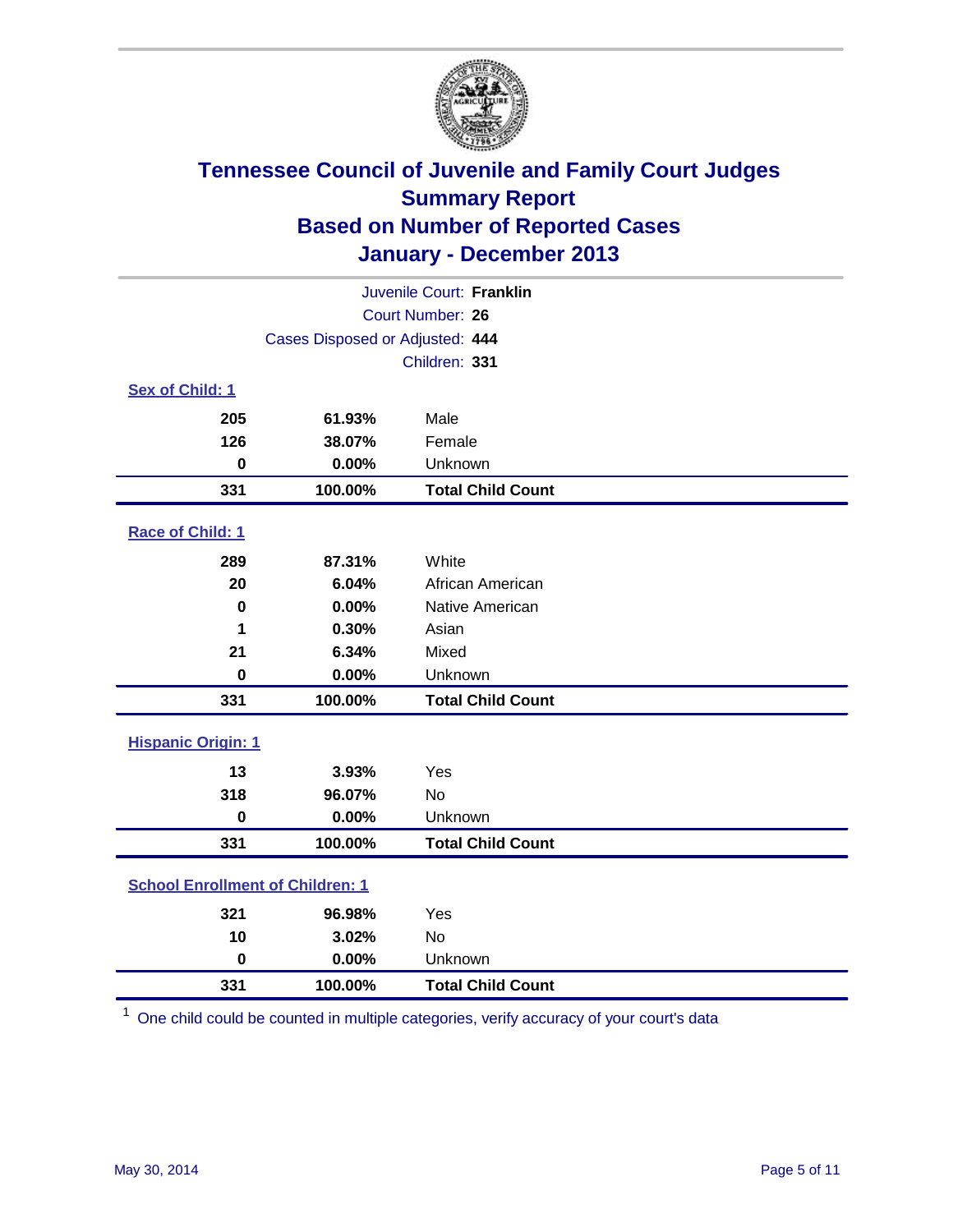

Court Number: **26** Juvenile Court: **Franklin** Cases Disposed or Adjusted: **444** Children: **331**

### **Living Arrangement of Child at Time of Referral: 1**

| 331 | 100.00%  | <b>Total Child Count</b>     |
|-----|----------|------------------------------|
| 0   | $0.00\%$ | Other                        |
| 0   | $0.00\%$ | Unknown                      |
| 1   | 0.30%    | Independent                  |
| 0   | 0.00%    | In an Institution            |
| 0   | $0.00\%$ | In a Residential Center      |
| 0   | $0.00\%$ | In a Group Home              |
| 2   | 0.60%    | With Foster Family           |
| 0   | 0.00%    | With Adoptive Parents        |
| 29  | 8.76%    | <b>With Relatives</b>        |
| 30  | 9.06%    | With Father                  |
| 127 | 38.37%   | <b>With Mother</b>           |
| 30  | 9.06%    | With Mother and Stepfather   |
| 8   | 2.42%    | With Father and Stepmother   |
| 104 | 31.42%   | With Both Biological Parents |
|     |          |                              |

#### **Type of Detention: 2**

| 444 | 100.00%  | <b>Total Detention Count</b> |  |
|-----|----------|------------------------------|--|
| 0   | $0.00\%$ | Other                        |  |
| 435 | 97.97%   | Does Not Apply               |  |
| 0   | $0.00\%$ | <b>Unknown</b>               |  |
| 0   | $0.00\%$ | <b>Psychiatric Hospital</b>  |  |
| 0   | 0.00%    | Jail - No Separation         |  |
| 0   | $0.00\%$ | Jail - Partial Separation    |  |
| 0   | 0.00%    | Jail - Complete Separation   |  |
| 9   | 2.03%    | Juvenile Detention Facility  |  |
| 0   | 0.00%    | Non-Secure Placement         |  |
|     |          |                              |  |

<sup>1</sup> One child could be counted in multiple categories, verify accuracy of your court's data

If different than number of Cases (444) verify accuracy of your court's data.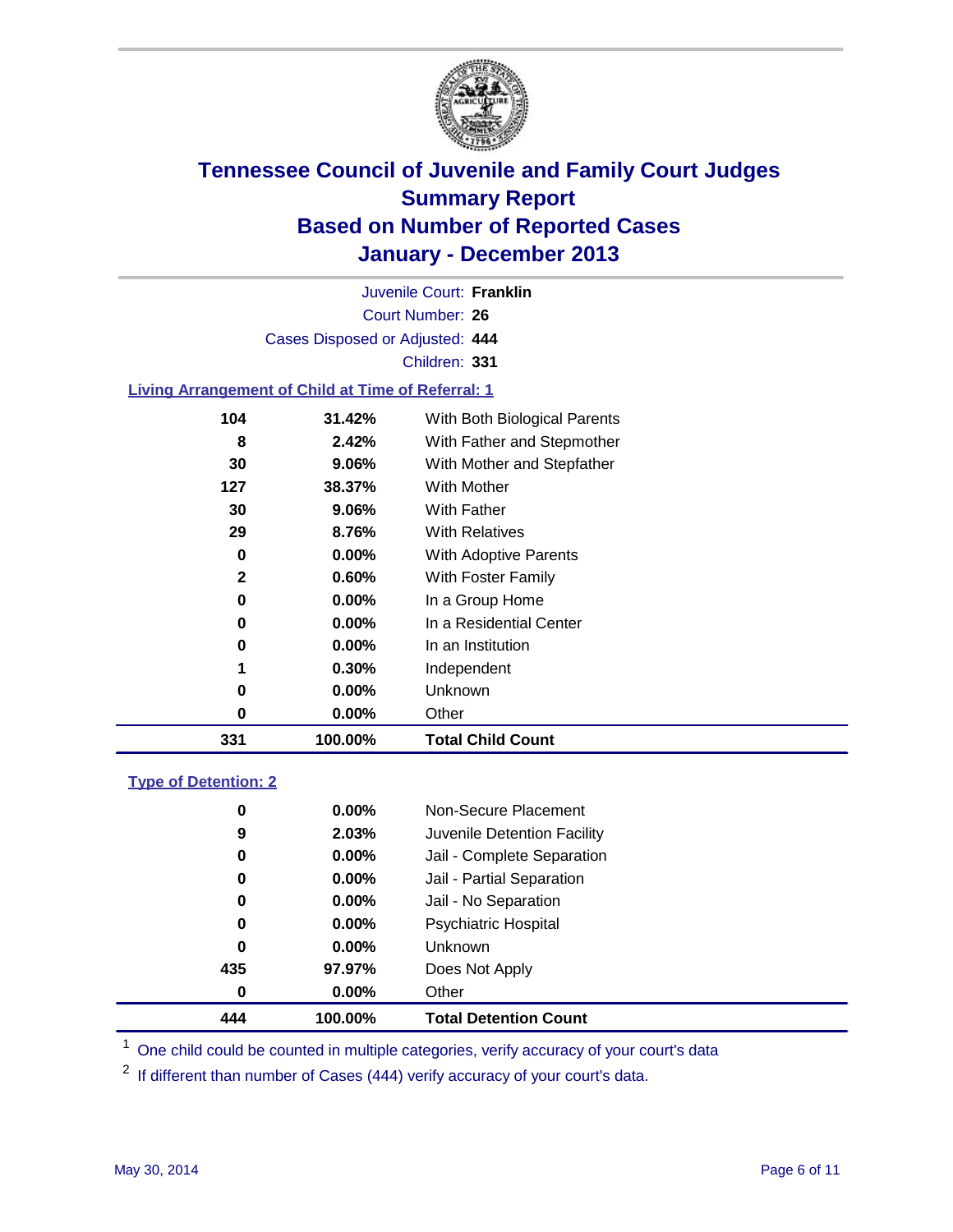

|                                                    |                                 | Juvenile Court: Franklin             |  |  |
|----------------------------------------------------|---------------------------------|--------------------------------------|--|--|
| Court Number: 26                                   |                                 |                                      |  |  |
|                                                    | Cases Disposed or Adjusted: 444 |                                      |  |  |
|                                                    |                                 | Children: 331                        |  |  |
| <b>Placement After Secure Detention Hearing: 1</b> |                                 |                                      |  |  |
| 3                                                  | 0.68%                           | Returned to Prior Living Arrangement |  |  |
| 1                                                  | 0.23%                           | Juvenile Detention Facility          |  |  |
| $\bf{0}$                                           | 0.00%                           | Jail                                 |  |  |
| 4                                                  | 0.90%                           | Shelter / Group Home                 |  |  |
| $\bf{0}$                                           | 0.00%                           | <b>Foster Family Home</b>            |  |  |
| 0                                                  | 0.00%                           | <b>Psychiatric Hospital</b>          |  |  |
| 0                                                  | 0.00%                           | Unknown                              |  |  |
| 435                                                | 97.97%                          | Does Not Apply                       |  |  |
| 1                                                  | 0.23%                           | Other                                |  |  |
| 444                                                | 100.00%                         | <b>Total Placement Count</b>         |  |  |
| <b>Intake Actions: 2</b>                           |                                 |                                      |  |  |
|                                                    |                                 |                                      |  |  |
| 469                                                | 79.36%                          | <b>Petition Filed</b>                |  |  |
| $\bf{0}$                                           | 0.00%                           | <b>Motion Filed</b>                  |  |  |
| 122                                                | 20.64%                          | <b>Citation Processed</b>            |  |  |
| $\bf{0}$                                           | 0.00%                           | Notification of Paternity Processed  |  |  |
| 0                                                  | 0.00%                           | Scheduling of Judicial Review        |  |  |
| $\bf{0}$                                           | 0.00%                           | Scheduling of Administrative Review  |  |  |
| $\bf{0}$                                           | 0.00%                           | Scheduling of Foster Care Review     |  |  |
| 0                                                  | 0.00%                           | Unknown                              |  |  |
|                                                    |                                 |                                      |  |  |
| $\bf{0}$                                           | 0.00%                           | Does Not Apply                       |  |  |
| 0                                                  | 0.00%                           | Other                                |  |  |

<sup>1</sup> If different than number of Cases (444) verify accuracy of your court's data.

If different than number of Referral Reasons (591), verify accuracy of your court's data.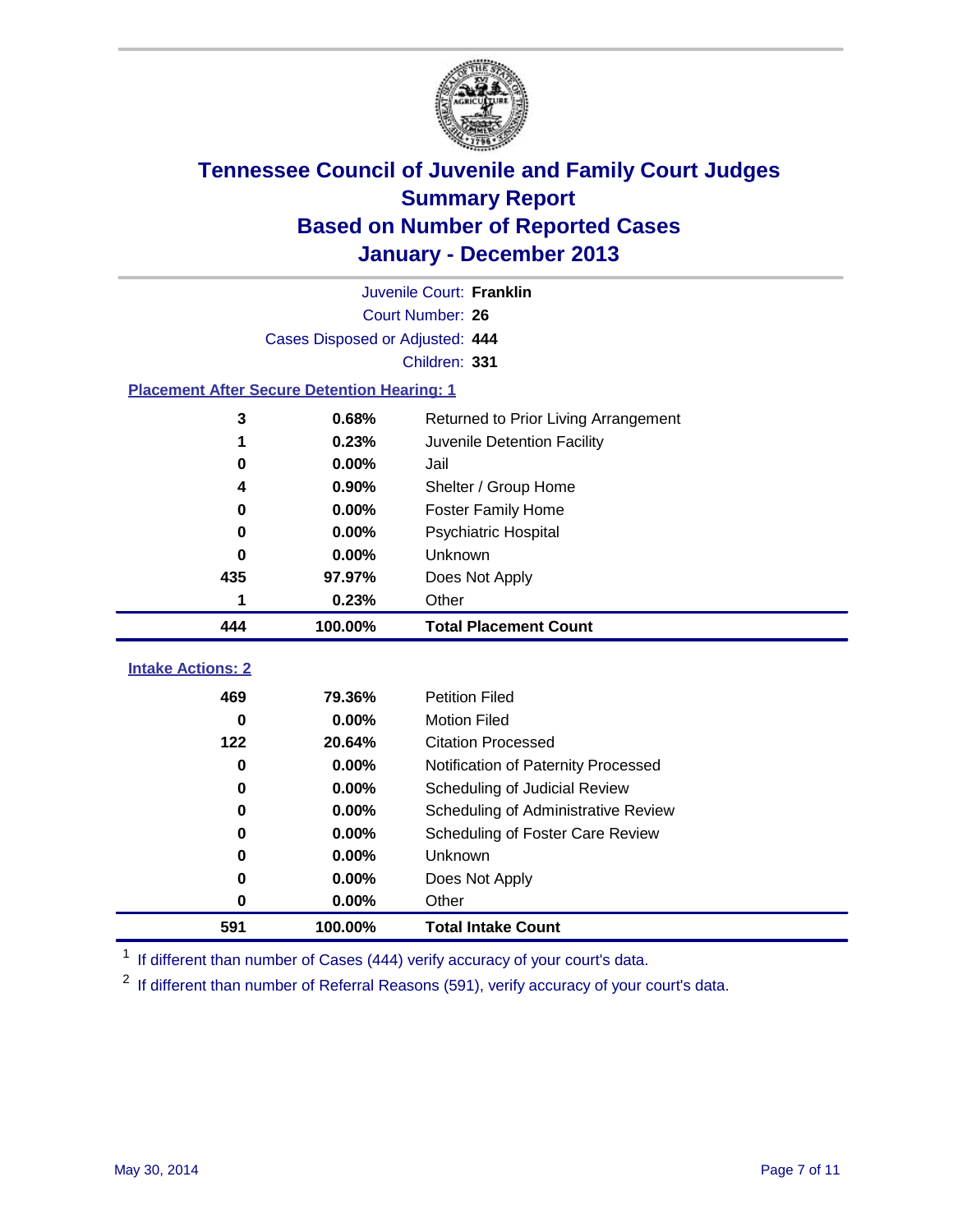

Court Number: **26** Juvenile Court: **Franklin** Cases Disposed or Adjusted: **444** Children: **331**

#### **Last Grade Completed by Child: 1**

| 1        | 0.30%  | Other                 |  |
|----------|--------|-----------------------|--|
| 0        | 0.00%  | Unknown               |  |
| 0        | 0.00%  | Never Attended School |  |
| 9        | 2.72%  | Graduated             |  |
| 1        | 0.30%  | <b>GED</b>            |  |
| 0        | 0.00%  | Non-Graded Special Ed |  |
| 1        | 0.30%  | 12th Grade            |  |
| 67       | 20.24% | 11th Grade            |  |
| 85       | 25.68% | 10th Grade            |  |
| 43       | 12.99% | 9th Grade             |  |
| 50       | 15.11% | 8th Grade             |  |
| 26       | 7.85%  | 7th Grade             |  |
| 22       | 6.65%  | 6th Grade             |  |
| 12       | 3.63%  | 5th Grade             |  |
| 4        | 1.21%  | 4th Grade             |  |
| 0        | 0.00%  | 3rd Grade             |  |
| 3        | 0.91%  | 2nd Grade             |  |
| 3        | 0.91%  | 1st Grade             |  |
| 3        | 0.91%  | Kindergarten          |  |
| 1        | 0.30%  | Preschool             |  |
| $\bf{0}$ | 0.00%  | Too Young for School  |  |

| <b>Enrolled in Special Education: 1</b> |  |
|-----------------------------------------|--|
|                                         |  |

| 278 | 83.99%   | No                       |  |
|-----|----------|--------------------------|--|
| 0   | $0.00\%$ | Unknown                  |  |
| 331 | 100.00%  | <b>Total Child Count</b> |  |

One child could be counted in multiple categories, verify accuracy of your court's data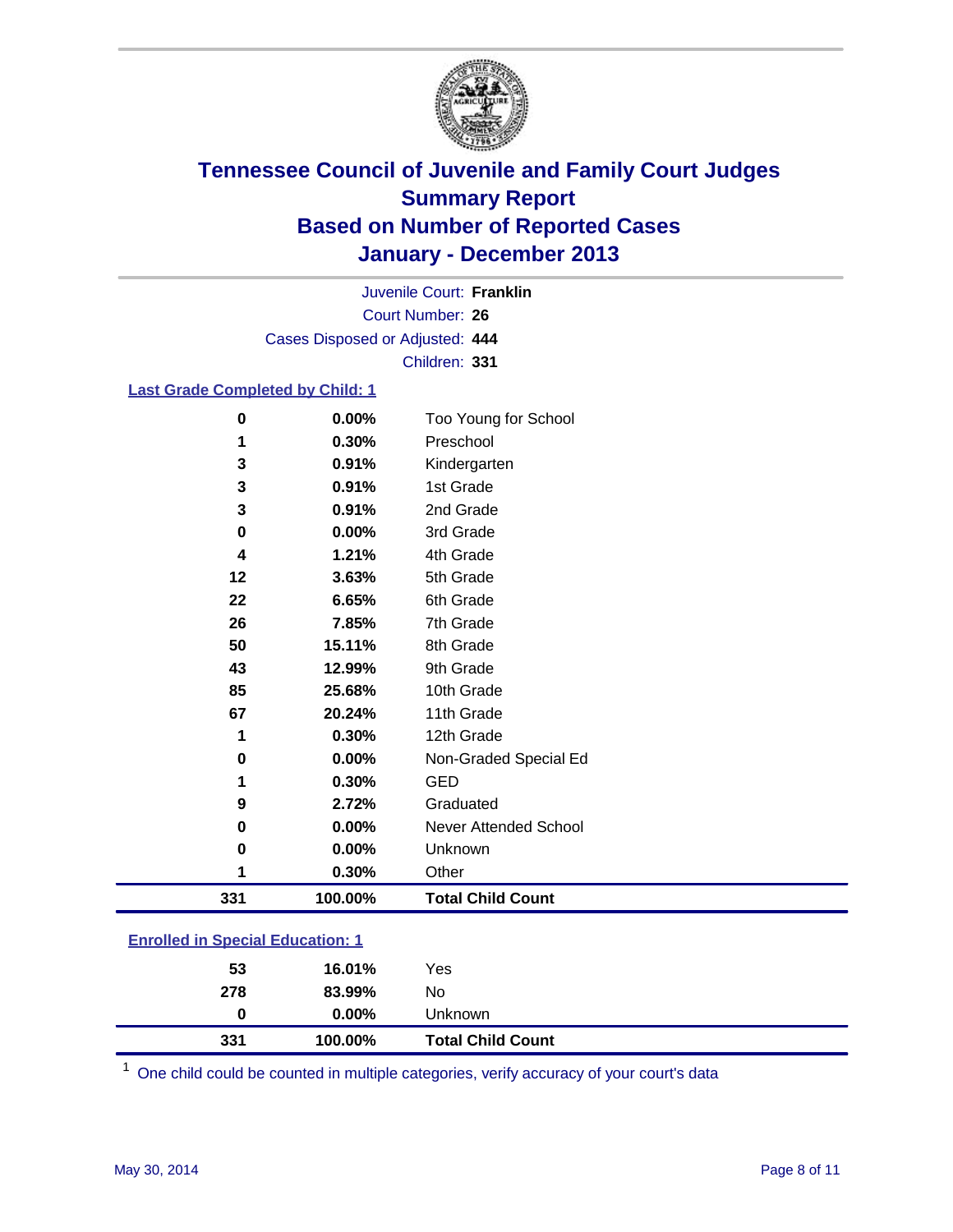

|                              |                                 | Juvenile Court: Franklin  |
|------------------------------|---------------------------------|---------------------------|
|                              |                                 | Court Number: 26          |
|                              | Cases Disposed or Adjusted: 444 |                           |
|                              |                                 | Children: 331             |
| <b>Action Executed By: 1</b> |                                 |                           |
| 545                          | 92.22%                          | Judge                     |
| 0                            | $0.00\%$                        | Magistrate                |
| 46                           | 7.78%                           | <b>YSO</b>                |
| 0                            | $0.00\%$                        | Other                     |
| 0                            | $0.00\%$                        | Unknown                   |
| 591                          | 100.00%                         | <b>Total Action Count</b> |

### **Formal / Informal Actions: 1**

| 102          | 17.26%   | Dismissed                                        |
|--------------|----------|--------------------------------------------------|
| 0            | $0.00\%$ | Retired / Nolle Prosequi                         |
| 152          | 25.72%   | <b>Complaint Substantiated Delinquent</b>        |
| 87           | 14.72%   | <b>Complaint Substantiated Status Offender</b>   |
| $\mathbf{2}$ | 0.34%    | <b>Complaint Substantiated Dependent/Neglect</b> |
| 0            | $0.00\%$ | <b>Complaint Substantiated Abused</b>            |
| 0            | $0.00\%$ | <b>Complaint Substantiated Mentally III</b>      |
| 116          | 19.63%   | Informal Adjustment                              |
| 42           | 7.11%    | <b>Pretrial Diversion</b>                        |
|              | 0.17%    | <b>Transfer to Adult Court Hearing</b>           |
| 3            | 0.51%    | Charges Cleared by Transfer to Adult Court       |
| 0            | 0.00%    | Special Proceeding                               |
| 6            | 1.02%    | <b>Review Concluded</b>                          |
| 78           | 13.20%   | Case Held Open                                   |
| $\mathbf{2}$ | 0.34%    | Other                                            |
| 0            | $0.00\%$ | <b>Unknown</b>                                   |
| 591          | 100.00%  | <b>Total Action Count</b>                        |

<sup>1</sup> If different than number of Referral Reasons (591), verify accuracy of your court's data.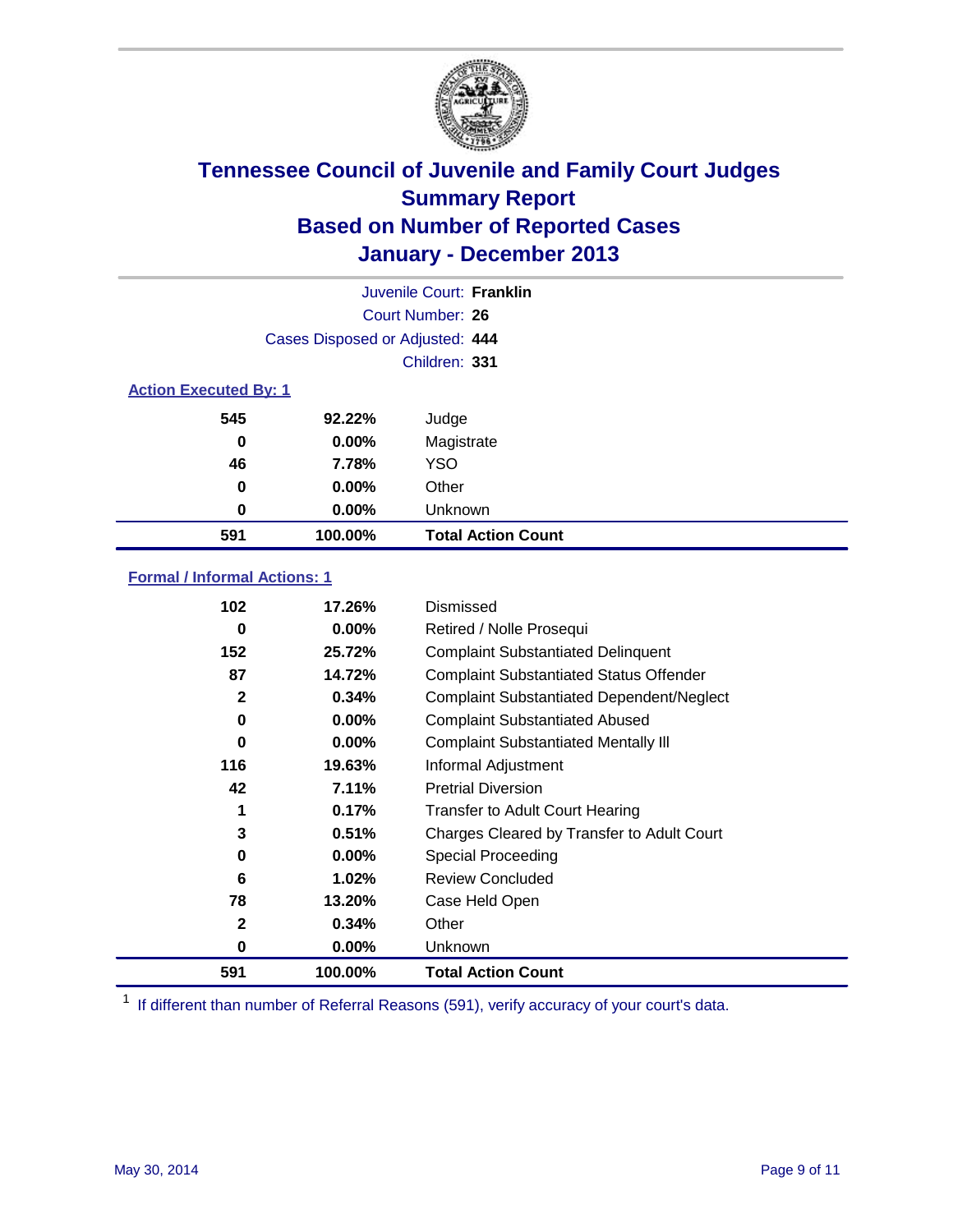

|                       |                                 | Juvenile Court: Franklin                              |
|-----------------------|---------------------------------|-------------------------------------------------------|
|                       |                                 | Court Number: 26                                      |
|                       | Cases Disposed or Adjusted: 444 |                                                       |
|                       |                                 | Children: 331                                         |
| <b>Case Outcomes:</b> |                                 | There can be multiple outcomes for one child or case. |
| 27                    | 3.03%                           | Case Dismissed                                        |
| 0                     | 0.00%                           | Case Retired or Nolle Prosequi                        |
| 77                    | 8.64%                           | Warned / Counseled                                    |
| 87                    | 9.76%                           | Held Open For Review                                  |
| 43                    | 4.83%                           | Supervision / Probation to Juvenile Court             |
| 0                     | 0.00%                           | <b>Probation to Parents</b>                           |
| 0                     | 0.00%                           | Referral to Another Entity for Supervision / Service  |
| 13                    | 1.46%                           | Referred for Mental Health Counseling                 |
| 13                    | 1.46%                           | Referred for Alcohol and Drug Counseling              |
| 0                     | 0.00%                           | Referred to Alternative School                        |
| 0                     | 0.00%                           | Referred to Private Child Agency                      |
| 0                     | 0.00%                           | Referred to Defensive Driving School                  |
| 0                     | 0.00%                           | Referred to Alcohol Safety School                     |
| 57                    | 6.40%                           | Referred to Juvenile Court Education-Based Program    |
| 3                     | 0.34%                           | Driver's License Held Informally                      |
| 0                     | 0.00%                           | <b>Voluntary Placement with DMHMR</b>                 |
| 0                     | 0.00%                           | <b>Private Mental Health Placement</b>                |
| 0                     | 0.00%                           | <b>Private MR Placement</b>                           |
| 0                     | 0.00%                           | Placement with City/County Agency/Facility            |
| 0                     | 0.00%                           | Placement with Relative / Other Individual            |
| 19                    | 2.13%                           | Fine                                                  |
| 126                   | 14.14%                          | <b>Public Service</b>                                 |
| 13                    | 1.46%                           | Restitution                                           |
| 0                     | 0.00%                           | <b>Runaway Returned</b>                               |
| 50                    | 5.61%                           | No Contact Order                                      |
| 0                     | $0.00\%$                        | Injunction Other than No Contact Order                |
| 6                     | 0.67%                           | <b>House Arrest</b>                                   |
| 1                     | 0.11%                           | <b>Court Defined Curfew</b>                           |
| 3                     | 0.34%                           | Dismissed from Informal Adjustment                    |
| 9                     | 1.01%                           | <b>Dismissed from Pretrial Diversion</b>              |
| 5                     | 0.56%                           | Released from Probation                               |
| 2                     | 0.22%                           | <b>Transferred to Adult Court</b>                     |
| 0                     | 0.00%                           | <b>DMHMR Involuntary Commitment</b>                   |